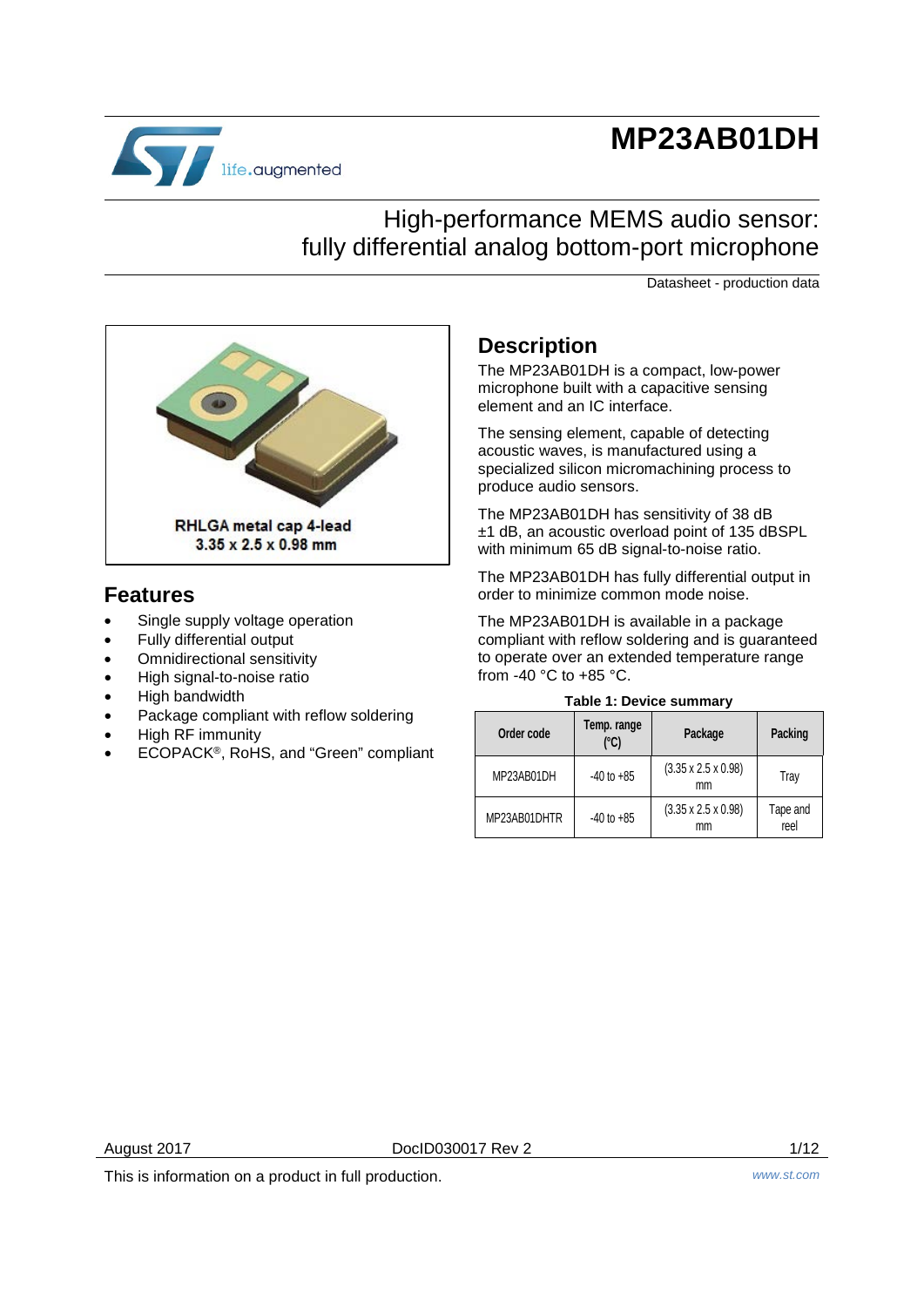|                         | <b>Contents</b> |  |
|-------------------------|-----------------|--|
| 1                       |                 |  |
| $2^{\circ}$             |                 |  |
|                         | 2.1             |  |
|                         | 2.2             |  |
| 3                       |                 |  |
| 4                       |                 |  |
|                         | 4.1             |  |
| 5                       |                 |  |
|                         | 5.1             |  |
|                         | 5.2             |  |
| 6                       |                 |  |
| $\overline{\mathbf{7}}$ |                 |  |

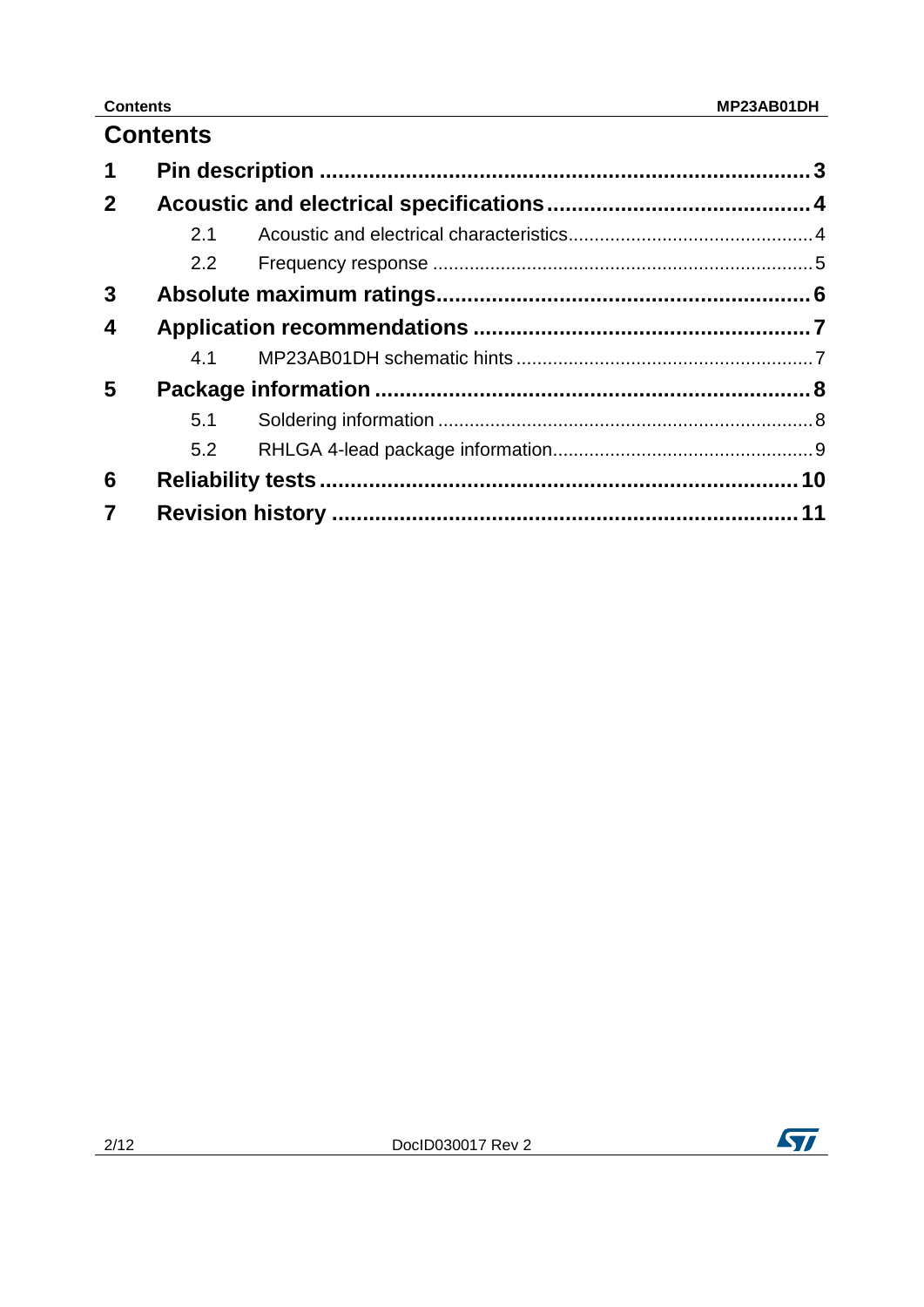# **1 Pin description**

<span id="page-2-0"></span>

#### **Table 2: Pin description**

| <b>Pin number</b> | <b>Pin name</b> | <b>Function</b>        |
|-------------------|-----------------|------------------------|
|                   | Vdd             | Power supply           |
|                   | Output-         | Negative output signal |
|                   | Output+         | Positive output signal |
|                   | Ground          | Ground                 |

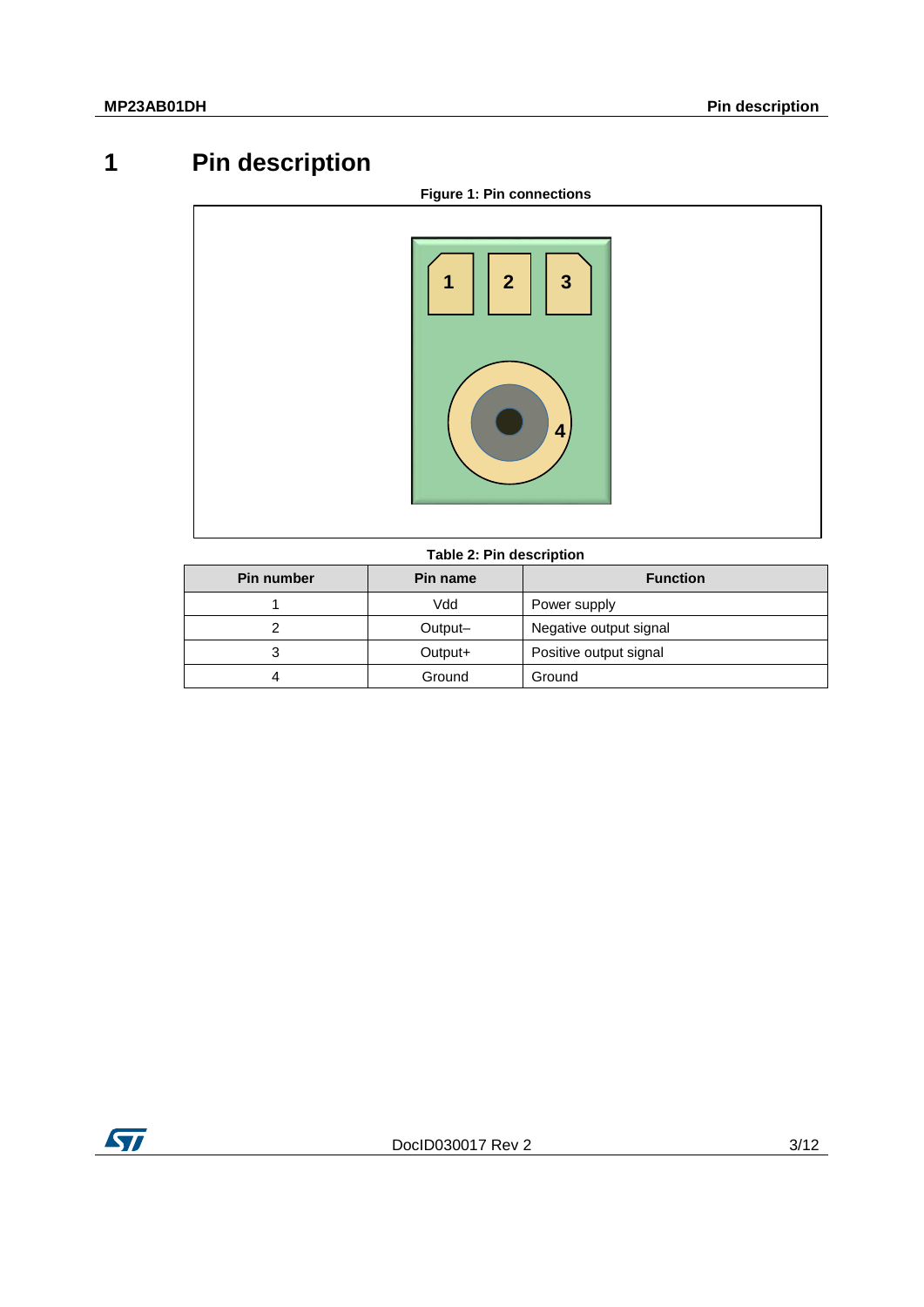### <span id="page-3-0"></span>**2 Acoustic and electrical specifications**

### **2.1 Acoustic and electrical characteristics**

<span id="page-3-1"></span>The values listed in the table below are specified for Vdd = 2.7 V, No Load, Tamb = 25 °C unless otherwise specified.

| <b>Symbol</b> | <b>Parameter</b>            | <b>Test condition</b>                   | Min.  | Typ. $(1)$ | Max.  | <b>Unit</b> |
|---------------|-----------------------------|-----------------------------------------|-------|------------|-------|-------------|
| Vdd           | Supply voltage              |                                         | 2.3   | 2.7        | 3.6   | V           |
| Idd           | Current consumption         |                                         |       |            | 250   | μA          |
| So            | Sensitivity                 | $@1$ kHz<br>$(0 dB = 1 V/Pa)$           | -39   | -38        | $-37$ | dBV         |
| <b>SNR</b>    | Signal-to-noise ratio       | A-weighted<br>(20 Hz - 20 kHz)          | 65    |            |       | dB(A)       |
| <b>PSR</b>    | Power supply rejection      | $100 \text{ mVpp}$<br>sine wave @217 Hz |       | $-100$     |       | dB          |
| <b>AOP</b>    | Acoustic overload point     |                                         |       | 135        |       | dBSPL       |
| Zout          | Output impedance            |                                         |       |            | 400   | Ω           |
| Cload         | Load capacitance            |                                         |       |            | 150   | рF          |
| Rload         | Load resistance             |                                         | 30    |            |       | кΩ          |
| Top           | Operating temperature range |                                         | $-40$ |            | +85   | °C          |

#### **Notes:**

<span id="page-3-2"></span>(1)Typical specifications are not guaranteed.

| --               |                       |            |
|------------------|-----------------------|------------|
| <b>Parameter</b> | <b>Test condition</b> | Typ. value |
| THD+N            | 94 dBSPL              | $< 0.2\%$  |
|                  | 110 dBSPL             | $< 0.5\%$  |
|                  | 120 dBSPL             | $< 3\%$    |
|                  | 130 dBSPL             | < 5%       |

#### **Table 4: Typical distortion specifications at 1 kHz sine wave input**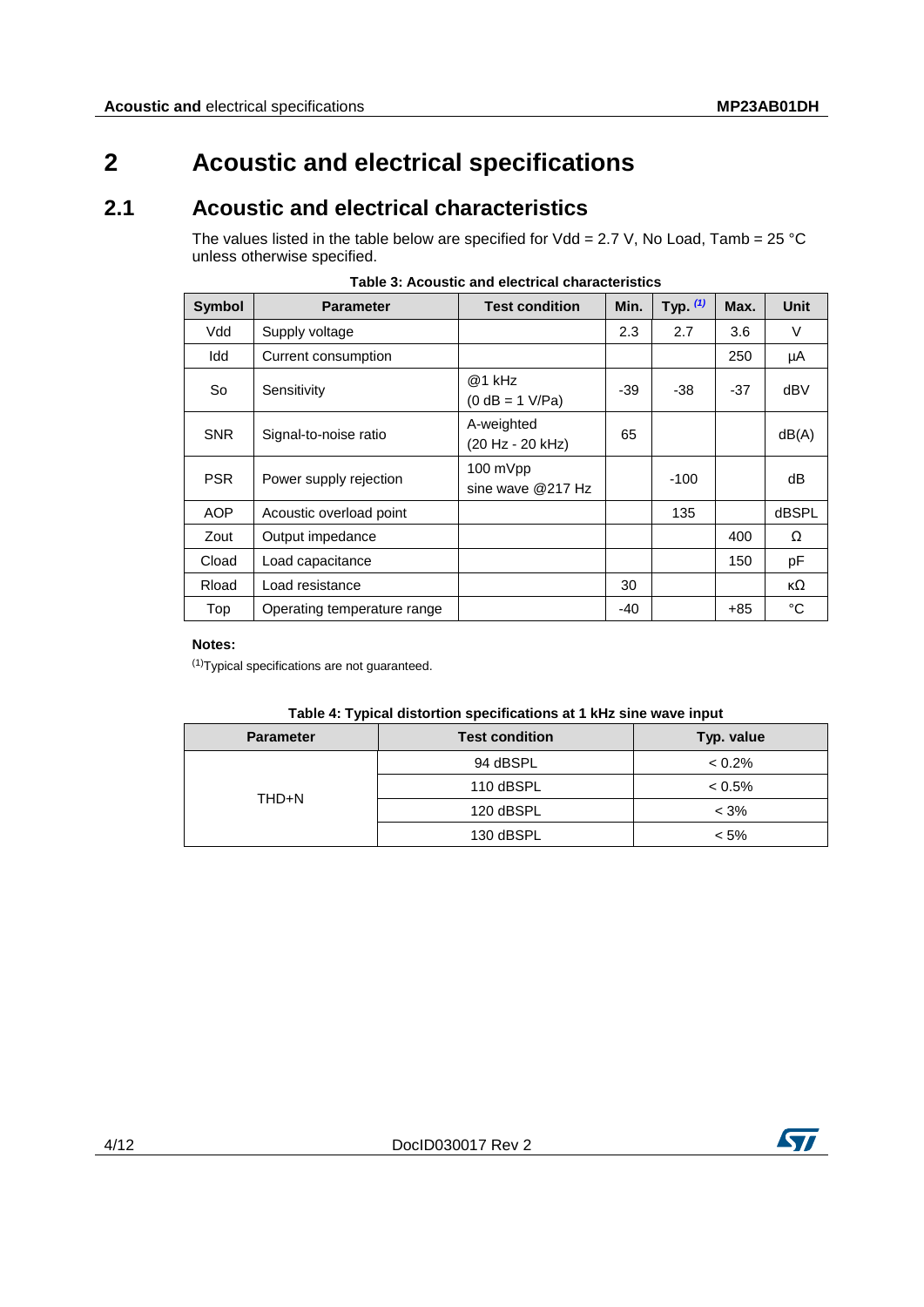### **2.2 Frequency response**

<span id="page-4-0"></span>

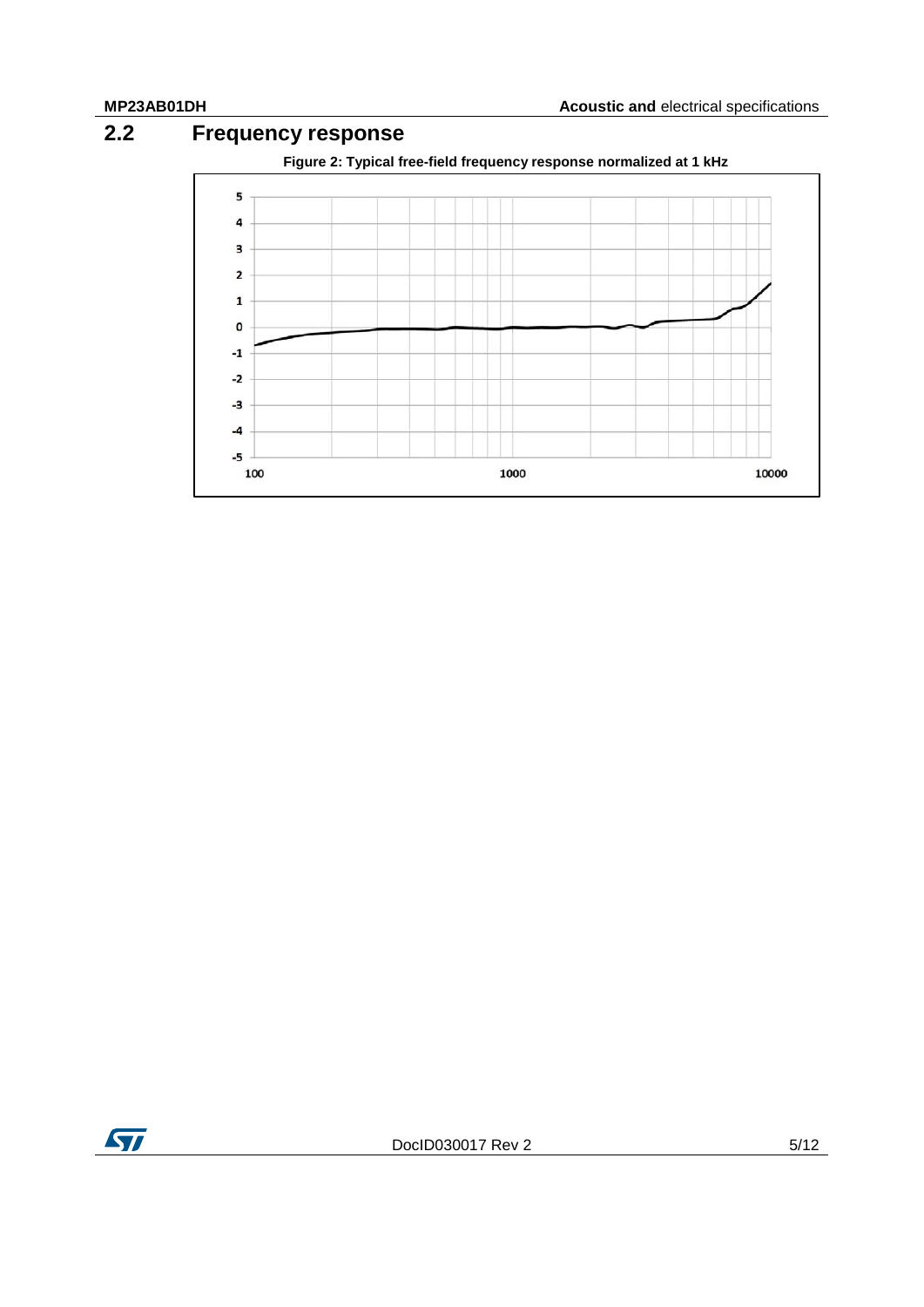# **3 Absolute maximum ratings**

<span id="page-5-0"></span>Stresses above those listed as "Absolute maximum ratings" may cause permanent damage to the device. This is a stress rating only and functional operation of the device under these conditions is not implied. Exposure to maximum rating conditions for extended periods may affect device reliability.

| <b>Symbol</b>             | <b>Ratings</b>                                                                                                                          | <b>Maximum</b><br>value | Unit   |
|---------------------------|-----------------------------------------------------------------------------------------------------------------------------------------|-------------------------|--------|
| Vdd                       | Supply voltage                                                                                                                          | $-0.5$ to 4.8           | v      |
| $\mathsf{T}_{\text{STG}}$ | Storage temperature range                                                                                                               | $-40$ to $+105$         | °C     |
| <b>ESD</b>                | (HBM) ANSI/ESDA/JEDEC JS001                                                                                                             | ±2000                   | V      |
| <b>ESD</b>                | (MM) EIA/JESD22-A115                                                                                                                    | ±200                    | $\vee$ |
| <b>ESD</b>                | (CDM) JESD22-C101                                                                                                                       | ±750                    | V      |
| ESD $(1)$                 | Per IEC61000-4-2, 3 discharges, 150 pF, 330 $\Omega$ direct contact to<br>housing. MIC must be at zero potential before each discharge. | $\pm 8000$              | V      |

|  | Table 5: Absolute maximum ratings |  |
|--|-----------------------------------|--|
|  |                                   |  |

#### **Notes:**

<span id="page-5-1"></span> $<sup>(1)</sup>$ Bypass capacitor 200 nF or 1 µF (better), is definitely recommended for ESD main clamp integrity.</sup>



This device is sensitive to mechanical shock, improper handling can cause permanent damage to the part.



This device is sensitive to electrostatic discharge (ESD), improper handling can a This device is sensitive to electrostatic<br>cause permanent damage to the part.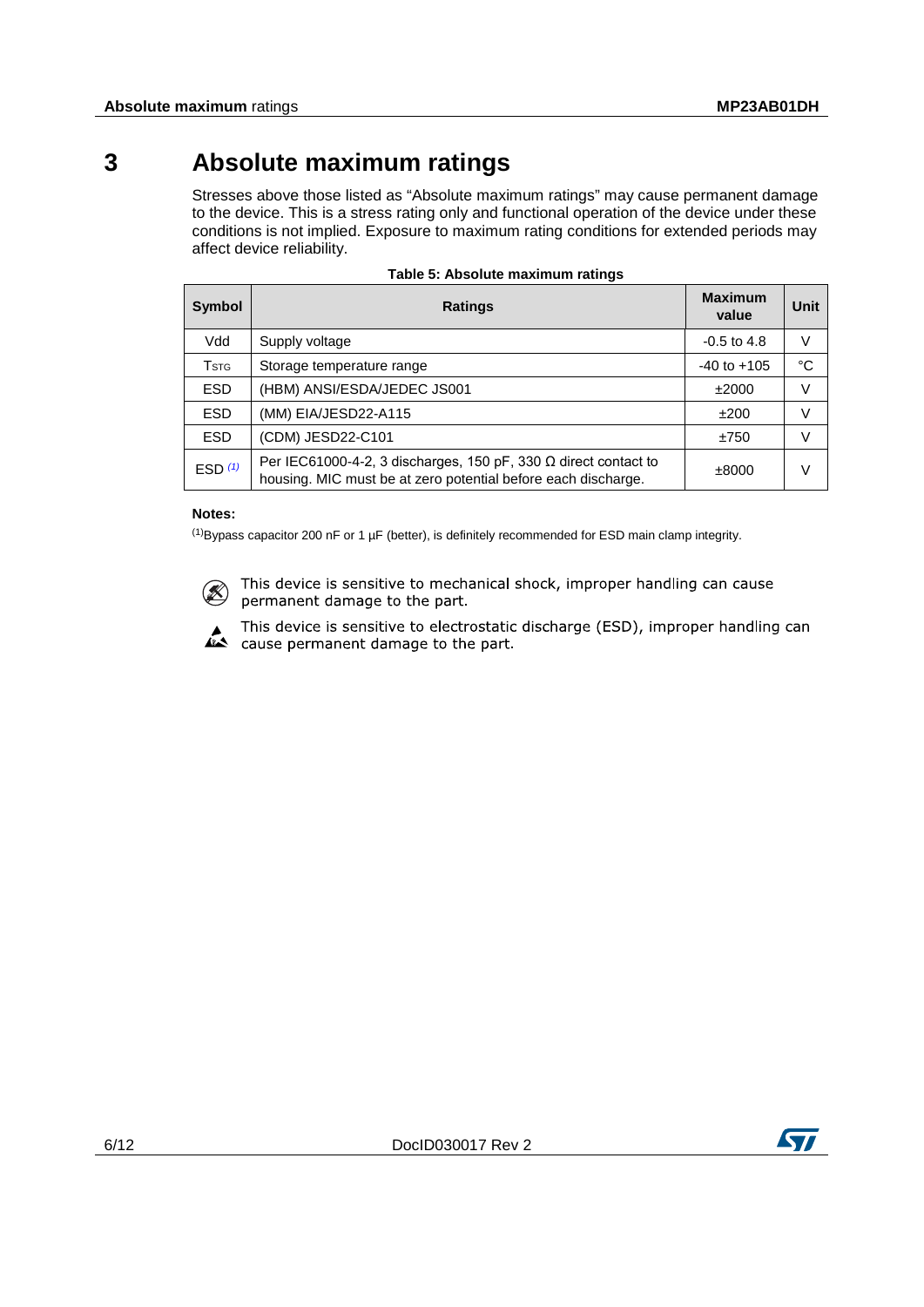# <span id="page-6-0"></span>**4 Application recommendations**

### **4.1 MP23AB01DH schematic hints**

<span id="page-6-1"></span>**Figure 3: MP23AB01DH electrical connections and external component values**

<span id="page-6-2"></span>

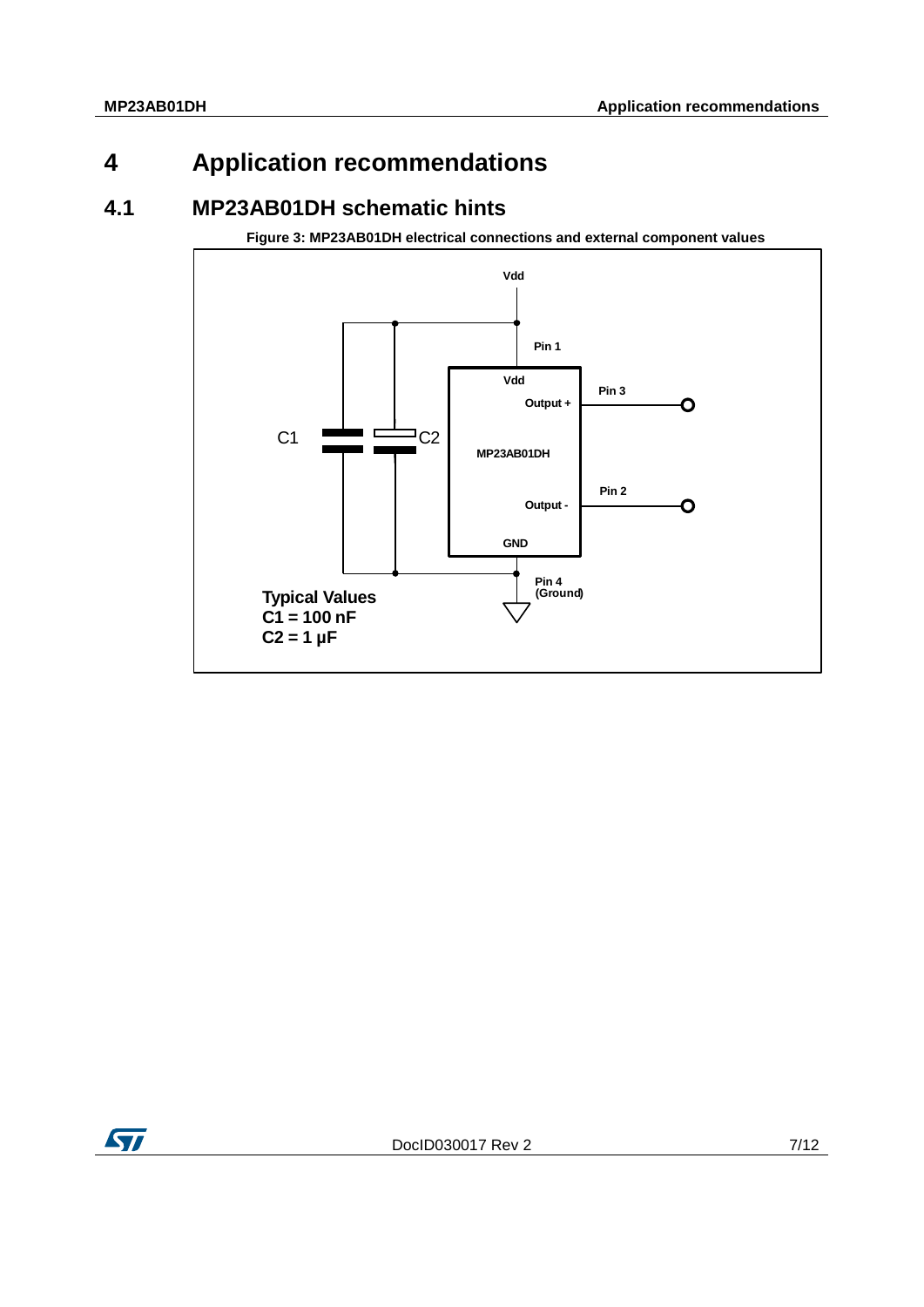## **5 Package information**

<span id="page-7-0"></span>In order to meet environmental requirements, ST offers these devices in different grades of ECOPACK® packages, depending on their level of environmental compliance. ECOPACK® specifications, grade definitions and product status are available at: *www.st.com*. ECOPACK® is an ST trademark.

### **5.1 Soldering information**

<span id="page-7-1"></span>

| <b>1996 of McCommichaea Solaering prome immed</b>                                                       |                                                 |                                       |  |  |
|---------------------------------------------------------------------------------------------------------|-------------------------------------------------|---------------------------------------|--|--|
| <b>Description</b>                                                                                      | <b>Parameter</b>                                | Pb free                               |  |  |
| Average ramp rate                                                                                       | $T_{L}$ to $T_{P}$                              | 3 °C/sec max                          |  |  |
| Preheat<br>Minimum temperature<br>Maximum temperature<br>Time (T <sub>SMIN</sub> to T <sub>SMAX</sub> ) | <b>T</b> <sub>SMIN</sub><br><b>T</b> SMAX<br>ts | 150 °C<br>200 °C<br>60 sec to 120 sec |  |  |
| Ramp-up rate                                                                                            | $T_{\text{SMAX}}$ to $T_{\text{L}}$             |                                       |  |  |
| Time maintained above liquidus temperature Liquidus temperature                                         | tı.<br>Tυ                                       | 60 sec to 150 sec<br>217 °C           |  |  |
| Peak temperature                                                                                        | T <sub>P</sub>                                  | 260 $\degree$ C max                   |  |  |
| Time within 5 °C of actual peak temperature                                                             |                                                 | 20 sec to 40 sec                      |  |  |
| Ramp-down rate                                                                                          |                                                 | 6 °C/sec max                          |  |  |
| Time 25 °C (t = 25 °C) to peak temperature                                                              |                                                 | 8 minutes max                         |  |  |

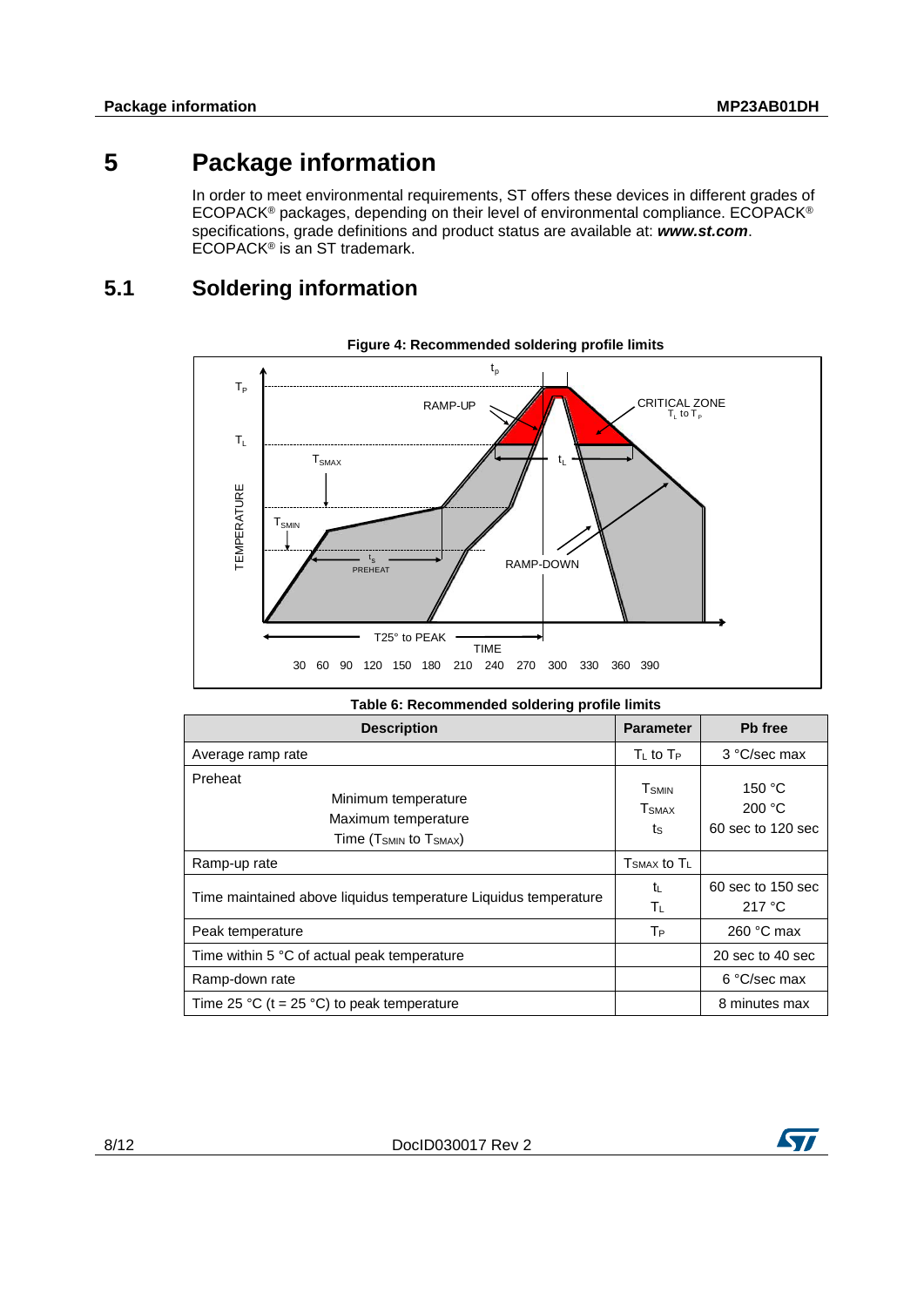## **5.2 RHLGA 4-lead package information**

<span id="page-8-0"></span>**Figure 5: RHLGA metal cap 4-lead (3.35 x 2.5 x 0.98 mm) package outline and mechanical dimensions**



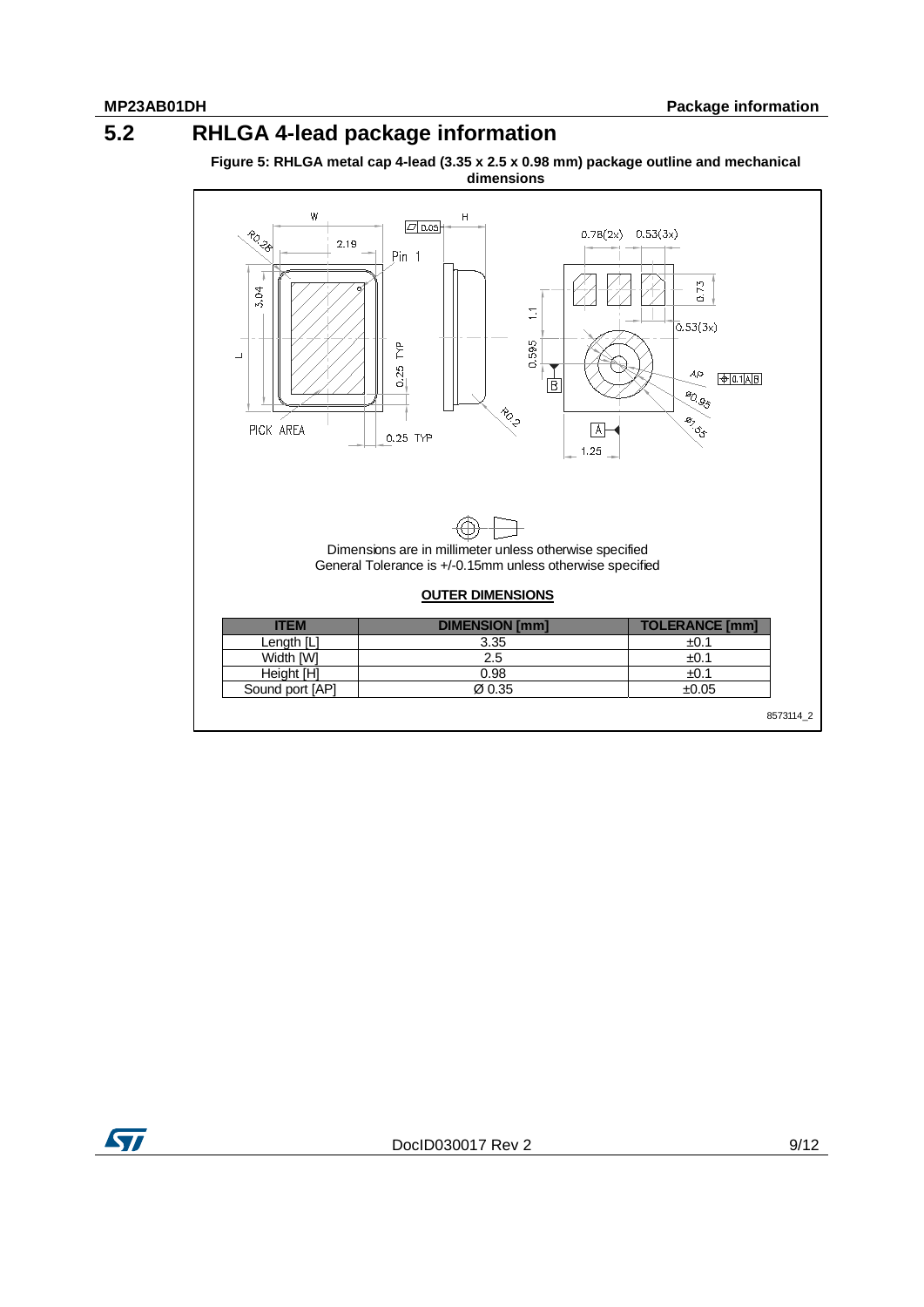# **6 Reliability tests**

<span id="page-9-0"></span>The device passed all reliability tests on three different assembly lots under the following conditions given in the table below.

| <b>Test name</b>                                                | <b>Description</b>                                                                                                                                                                 | <b>Conditions</b>                                                           |
|-----------------------------------------------------------------|------------------------------------------------------------------------------------------------------------------------------------------------------------------------------------|-----------------------------------------------------------------------------|
| <b>HTOL:</b> High Temperature<br>Operating Life                 | The device is stressed in dynamic configuration, approaching the<br>operative max. absolute ratings in terms of junction temperature, load<br>current, internal power dissipation. | $Vdd(max) = 3.6 V$ ;<br>Tamb = $125 °C$<br>JESD22a108                       |
| HTS: High Temperature Storage                                   | The device is stored in an unbiased condition at the maximum<br>temperature allowed by the package materials, sometimes higher than<br>the maximum operative temperature.          | Ta = $125 °C$<br>JESD22a103                                                 |
| PC (JL3): Preconditioning (solder<br>simulation)                | The device is submitted to a typical temperature profile used for surface<br>mounting, after controlled moisture absorption                                                        |                                                                             |
| TC: Temperature Cycling                                         | The device is submitted to cycled temperature excursions, between a<br>hot and a cold chamber in air atmosphere                                                                    | Ta Cycling: -40 °C ±125 °C<br>JESD22a104                                    |
| ESD (HBM): Electrostatic<br>Discharge (Human Body Model)        |                                                                                                                                                                                    | Voltage ±2000 V<br>JEDEC / JESD22-A114E                                     |
| ESD (MM): Electrostatic<br>Discharge (Machine Model)            | The device is submitted to a high voltage peak on all his pins simulating<br>ESD stress according to different simulation models.                                                  | Voltage ±200 V<br>JEDEC/JESD-A115-A                                         |
| ESD (CDM): Electrostatic<br>Discharge (Charged Device<br>Model) |                                                                                                                                                                                    | Voltage ±750 V<br>ANSI / ESD STM 5.3.1 ESDA                                 |
| LU (CI): Latch-up (Overvoltage<br>and Current Injection)        | The device is submitted to a direct current forced/sunk into the<br>input/output pins. Removing the direct current, no change in the supply<br>current must be observed.           | Current injection ±200 mA<br>Overvoltage 1.5 x Vmax<br>EIA/JESD78           |
| <b>THB: Temperature Humidity Bias</b>                           | The device is biased in static configuration minimizing its internal power<br>dissipation, and stored at controlled conditions for ambient temperature<br>and relative humidity.   | $Vdd(nom) = 2.7 V$<br>$T = 85 °C / RH = 85%$<br>JESD22a108                  |
| <b>LTS: Low Temperature Storage</b>                             | The device is stored in an unbiased condition at the min. temperature<br>allowed by the package materials, sometimes lower than the min. op.<br>temp                               | Ta = -40 $^{\circ}$ C<br>JESD22a119                                         |
| <b>MS: Mechanical Shock</b>                                     | The device is submitted to 10000 g / 0.1 ms<br>5 shocks for each axis.                                                                                                             | 10000 g / 0.1 ms<br>5 shocks for each axis, under<br>bias<br>MIL STD 883MIL |

#### **Table 7: Tests and summary of results**

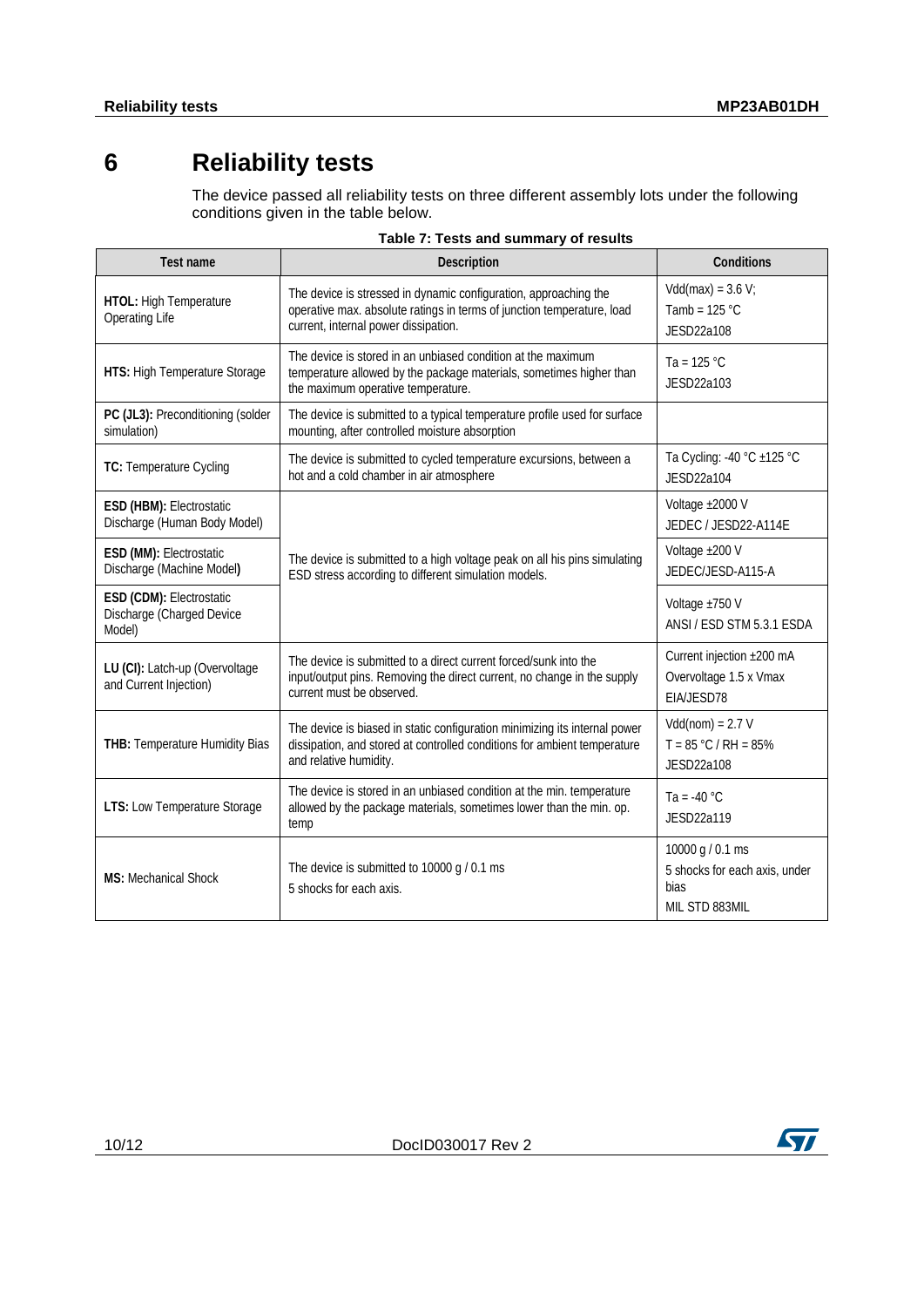# **7 Revision history**

**Table 8: Document revision history**

<span id="page-10-0"></span>

| Date        | <b>Revision</b> | <b>Changes</b>                                                                         |
|-------------|-----------------|----------------------------------------------------------------------------------------|
| 17-Nov-2016 |                 | Initial release                                                                        |
| 31-Aug-2017 |                 | Updated Figure 3: "MP23AB01DH electrical connections and<br>external component values" |

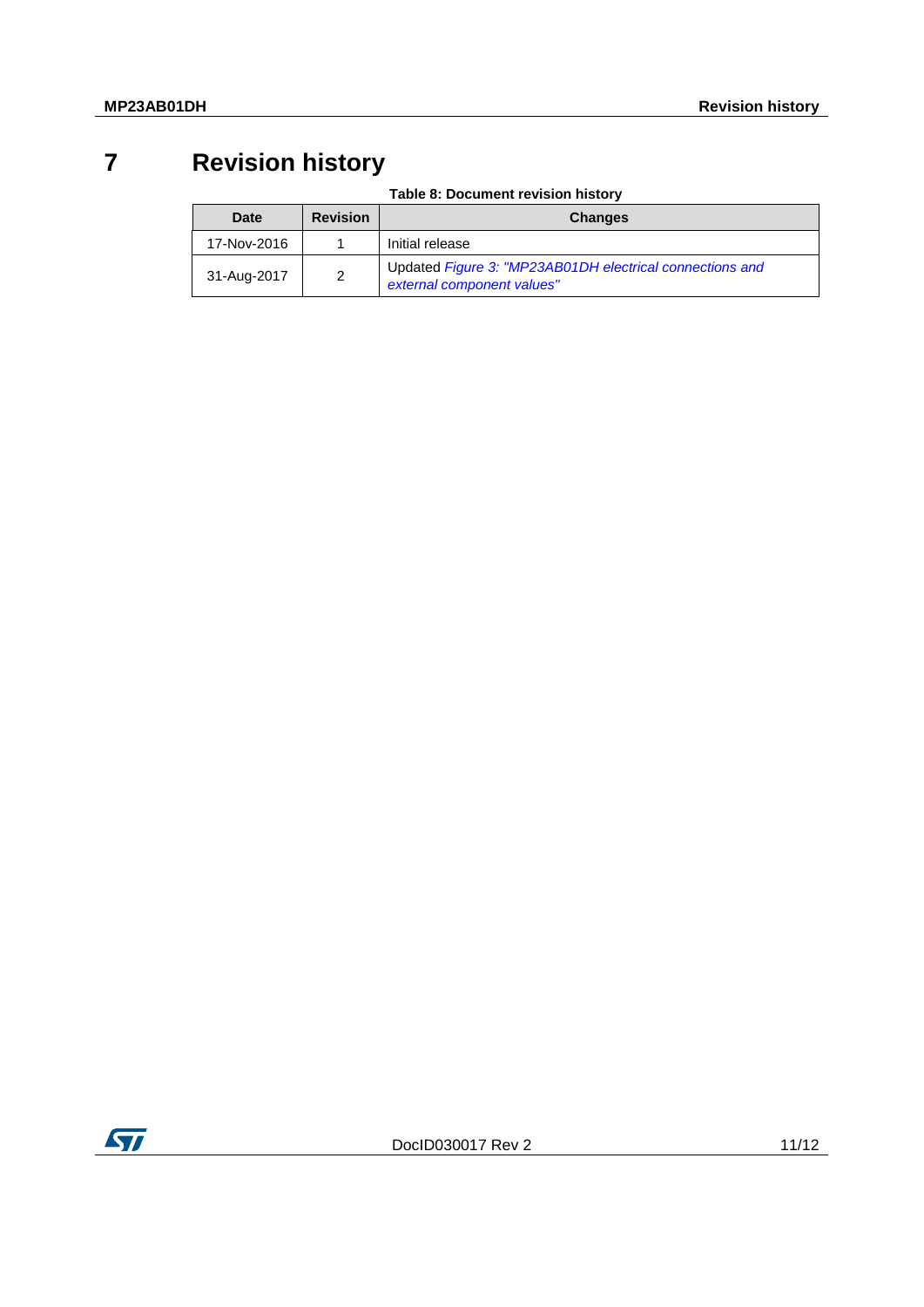#### **IMPORTANT NOTICE – PLEASE READ CAREFULLY**

STMicroelectronics NV and its subsidiaries ("ST") reserve the right to make changes, corrections, enhancements, modifications, and improvements to ST products and/or to this document at any time without notice. Purchasers should obtain the latest relevant information on ST products before placing orders. ST products are sold pursuant to ST's terms and conditions of sale in place at the time of order acknowledgement.

Purchasers are solely responsible for the choice, selection, and use of ST products and ST assumes no liability for application assistance or the design of Purchasers' products.

No license, express or implied, to any intellectual property right is granted by ST herein.

Resale of ST products with provisions different from the information set forth herein shall void any warranty granted by ST for such product.

ST and the ST logo are trademarks of ST. All other product or service names are the property of their respective owners.

Information in this document supersedes and replaces information previously supplied in any prior versions of this document.

© 2017 STMicroelectronics – All rights reserved